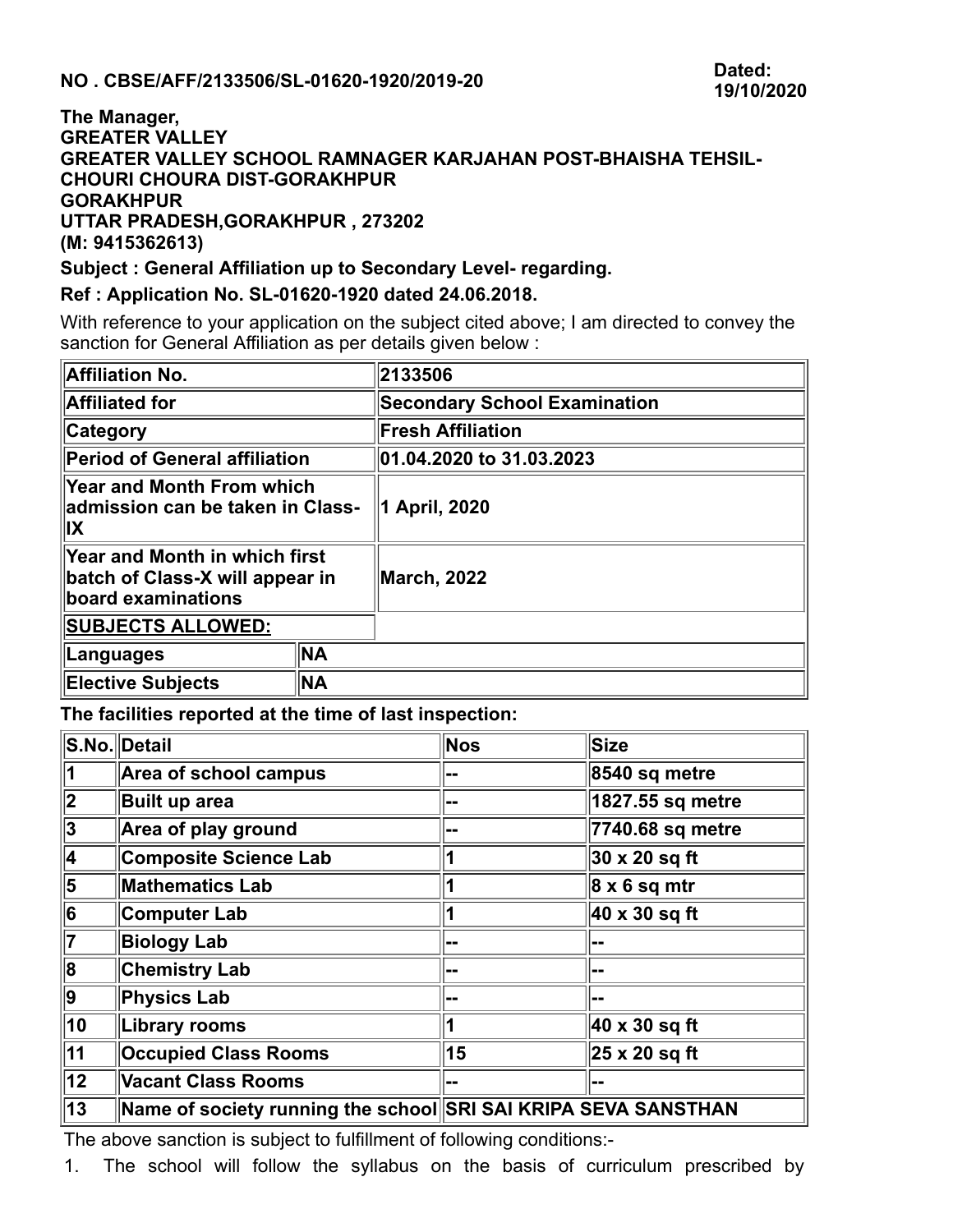NCERT/CBSE for the Middle Classes. The school will follow syllabus and courses as per scheme of studies prescribed by the Board for Secondary/Sr. Secondary School Examination and changes made therein from time to time.

- 2. The school should go through the provision of **Affiliation and Examination Bye Laws and keep a copy there of** for reference purpose and also advised to visit CBSE websites /, <http://cbseacademic.nic.in/> & <http://cbse.nic.in/> for updates. The School is expected to see all circulars on these CBSE websites at least once every week.
- 3. **The school shall submit their information through Online Affiliated School Information System (OASIS) as per details given in circular no. affiliation-06/2018 dated 24.04.2018. Link for OASIS is available on Board's website: [www.cbse.nic.in](http://www.cbse.nic.in/).**
- 4. The school will follow the **RTE Act, 2009** and instructions issued thereon by the CBSE/Respective State /UT Govt. from time to time.
- 5. The school will enroll students proportionate to the facilities available in the school as prescribed in the Affiliation Bye-Laws of the Board which shall not in general exceed the optimum number as under :-

| ∥Campus<br>∥area                                                                                                                                                        |      | <b>Enrolment</b> No. of Sections (pre-<br>primary to X) | No. of Sections at Sr.<br>Secondary (XI & XII) |  |  |
|-------------------------------------------------------------------------------------------------------------------------------------------------------------------------|------|---------------------------------------------------------|------------------------------------------------|--|--|
| $ a \ $ 1.0 acre                                                                                                                                                        | 1250 | 02 in each class                                        | $\parallel$ 04 each in class XI and XII        |  |  |
| $ b \ 1.5$ acre                                                                                                                                                         | 1875 | $\parallel$ 03 in each class                            | $\parallel$ 04 each in class XI and XII        |  |  |
| $ c \ $ 2.0 acre                                                                                                                                                        | 2500 | $\parallel$ 04 in each class                            | $\parallel$ 04 each in class XI and XII        |  |  |
| School running on bigger campus of more than 02 acres, the number of<br>$ d\rangle$ students shall be restricted as per the actual facilities in the school which shall |      |                                                         |                                                |  |  |

be proportionate to the optimum number mentioned at (a), (b) and (c) above.

- 6. The school will provide well equipped Laboratories, Library and other facilities as per norms of the Board. The relevant books as per the academic level of students shall be made available in the library.
- 7. The School should have at least one adequately equipped computer lab with a minimum of 10 computers and would ensure **computer student ratio of 1:20** at least. Proper software along with facility of Broad Band connectivity with the feature of 'internet always on' from any service provider to be ensured.
- 8. The schools affiliated and running upto Senior Secondary Level will provide suitable facilities including the equipment in laboratories/workshops and games for classes XI and XII as per requirements laid down in rules.
- 9. The school will also abide by the conditions of Recognition/NOC prescribed by the State Government concerned.
- 10. The school is required to restrict the number of sections as per the infrastructure facilities available in the school as per rule 10.6 of Affiliation Bye-laws. The **optimum number of students** in a section of a class should not be more than 40 and number of students at middle, secondary and senior secondary level of the school shall preferably be proportionate to each other.
- 11. **The section teacher ratio of 1:1.5** is to be maintained to teach various subjects and school shall appoint qualified and trained teaching staff on regular basis as per provisions of Affiliation Bye Laws of the Board
- 12. The school and its records shall be open for inspection by an officer/official of the Board or an authorized representative of the Board/State Educational Department at any time and the school shall furnish information as may be asked for by the Board/State Government from time to time.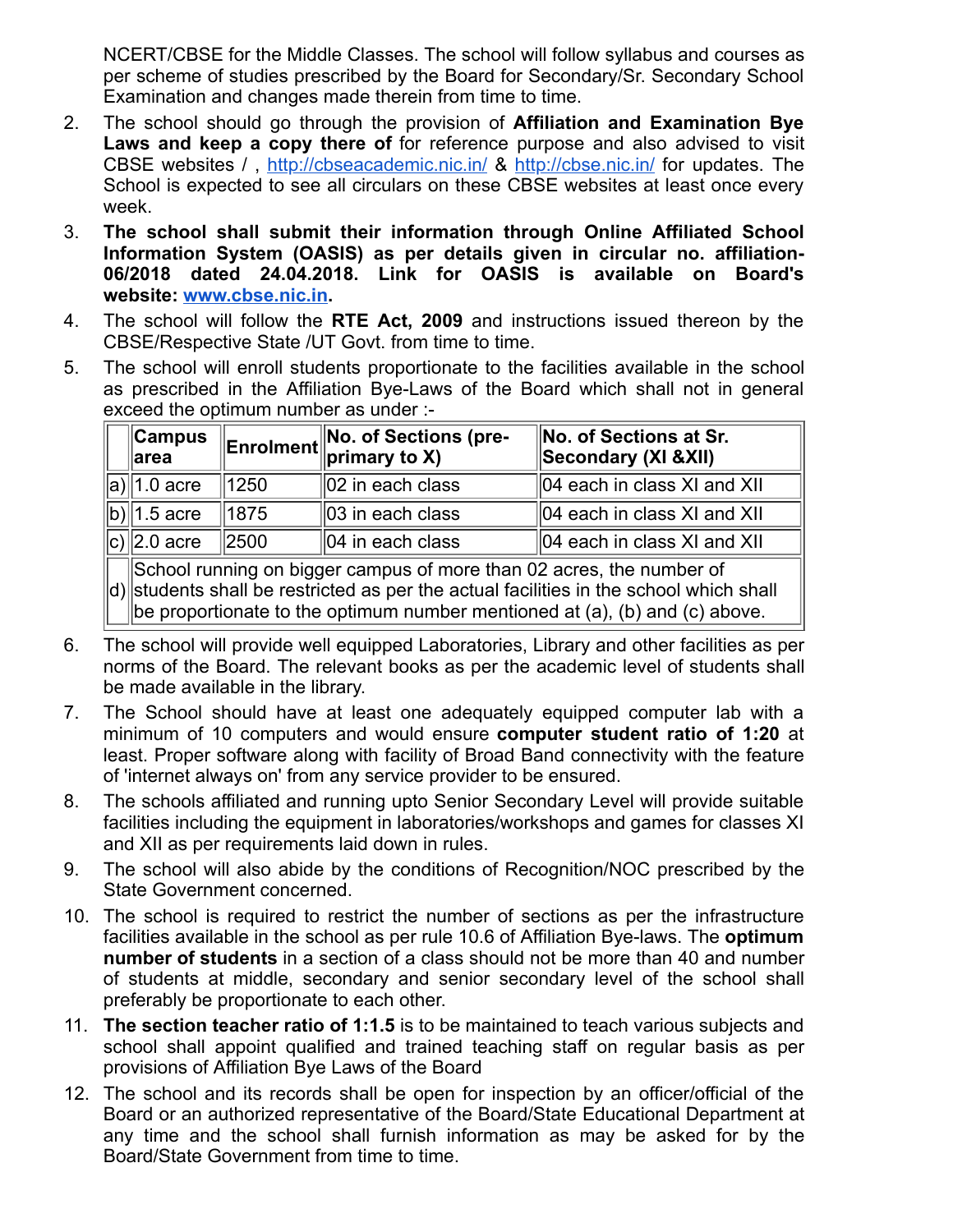- 13. As per Rule 13.3 and 13.3 (i), the school shall supply information and returns called for by the Board/State/ Central Government/Local Authority within the prescribed time given for its furnishing to the authority concerned and the school should prepare its annual report containing comprehensive information including name, address postal and e-mail, telephone numbers, affiliation status, period of General affiliation, details of infrastructures, details of teachers, number of students and status of fulfillment of norms of affiliation Bye-Laws and upload same on the school's website before 15th September of every year.
- 14. The accounts should be audited and certified by a Chartered Accountant and proper accounts statements should be prepared in the name of school, as per rules.
- 15. The school will strictly adhere with all rules regarding safety of students including Fire fighting and Transportation, etc. Further, school will provide adequate facilities for potable drinking water and clean healthy and hygienic toilets with washing facilities for boys and girls separately in proportion to the number of students.
- 16. Teachers are to be educated to avoid **Corporal Punishment i.e**. rule no. 44.1 (d & e).
- 17. As per rule no. 8.2 and 13.11, facilities for physically challenged student(s) should be adequately provided and every school shall promote inclusion of student(s) with disabilities/special needs in the normal school as per provisions of the **'Rights of Persons with Disabilities Act 2016'.**
- 18. The school shall take care of **Health, sanitation and fire safety** requirements in accordance with rule no. 3.3 (vii), rule 8.5 and rule 23.11.
- 19. The school has to constitute a committee for protection of woman from **sexual harassment** at the work place and to abide by the guidelines and norms prescribed by the Hon'ble Supreme Court of India in W.P. Criminal No.666-70 of 1992 Vishaskha and other vs State of Rajasthan and other delivered on 13.8.1997 Refer rule no. 10.9.
- 20. Fees should normally be charged under the heads prescribed by the Department of Education of the State/U.T. for schools of different categories. **No capitation fee or voluntary donations** for gaining admission in the school or for any other purpose should be charged / collected in the name of the school and the school should not subject the child or his or her parents or guardians to any screening procedure in accordance with Rule No. 11.1, 2 & 3. Also, as per Chapter II, Rule No. 11.1 of Affiliation Bye-Laws, fees charged should be commensurate with the facilities provided by the institution.
- 21. The school should not use the facilities available for commercialization:-

(a) community service and not as a business and that commercialization does As per rule no. 19.1 (ii) It shall be ensured that the school is run as a not take place in the school in any shape whatsoever.

As per rule no. 19.1 (ii)(a) Any franchisee school making payment on account of use of name, motto and logo of franchiser institution or any other non-academic activities would be termed as commercialization of

- (b) institution and the school is required to provide an affidavit that the school/society has not entered into any such contract to use Name, logo, motto for consideration of fee.
- 22. **Admission to the school** is to be restricted as per rule 6.1 of Examination Bye-laws and rule 12 (i, ii & iii) of Affiliation bye laws.
- 23. School will not prepare any student/ start class for **any other Board** except CBSE from their CBSE affiliated school building/ premises
- 24. As per rule  $13.12$  (ii), no affiliated school shall endeavour to present the candidates who are not on its roll nor shall it present the candidates of its unaffiliated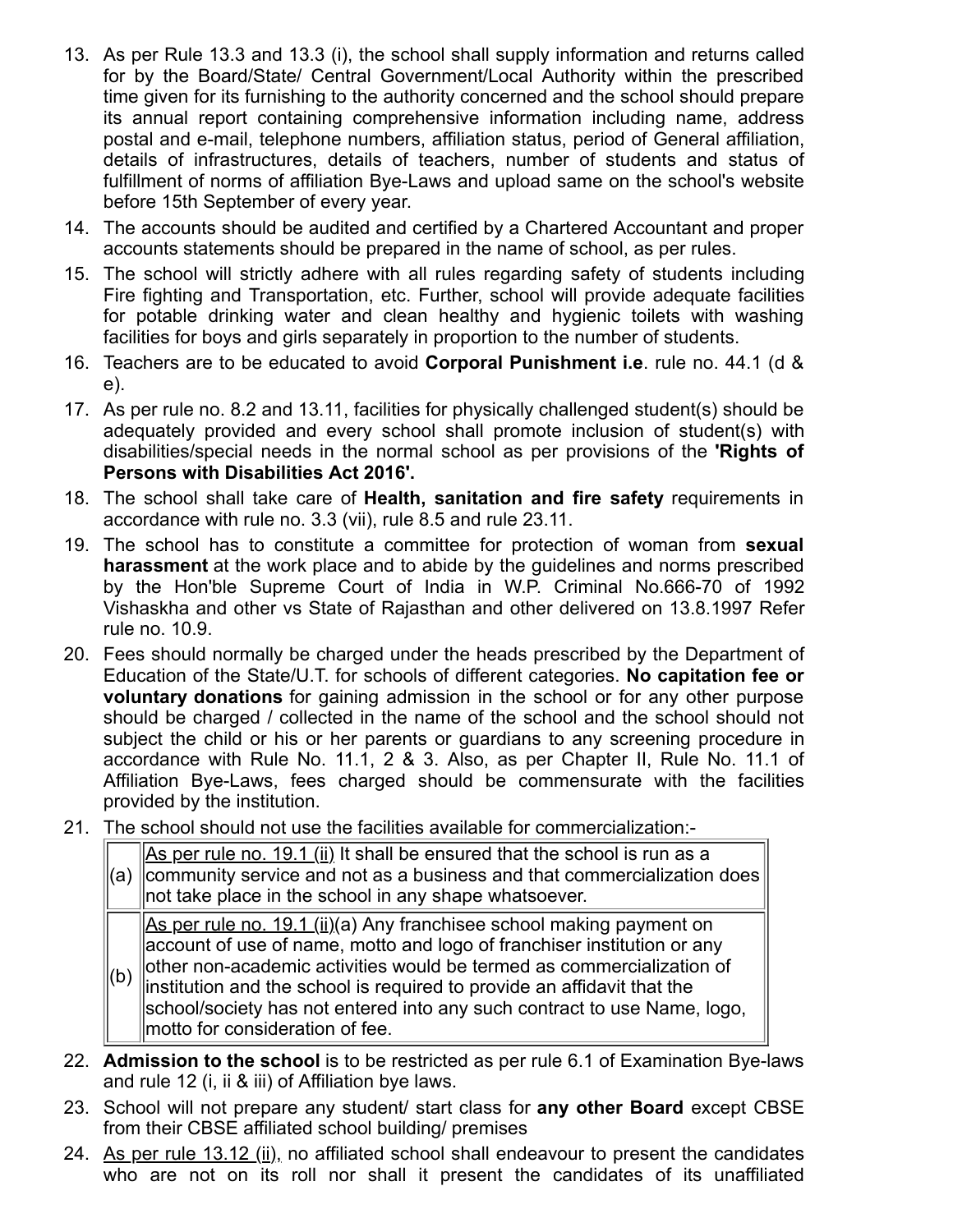Branch/School to any of the Board's Examinations.

- 25. Running of classes of **coaching institutions** in the school premises in the pretext of providing coaching to the students for various examinations is not approved by the board. Strict action would be taken on defaulters.
- 26. Each school affiliated/ to be affiliated with the Board shall frame **Service Rules** for its employees which will be as per Education Act of the state/U.T., if the Act makes adoption of the same obligatory, otherwise as per Service Rules given in Affiliation Bye Laws. Further, **Service Contract** will be entered with each employee as per the provisions in the Education Act of the state/ U.T., or as given in Appendix III.
- 27. **Pay and allowances** to staff should be revised from time to time to bring it at par with that of State Government. Further, **Salary and service conditions** of staff should be fixed in accordance with rule no. 3.3 (v) and rule no. 10.2 as appended below:-

a) The school in India must pay salaries and admissible allowances to the staff not less than the corresponding categories of employees in the State Government schools or as per scales etc. prescribed by the Government of India.Further, the service conditions as per Rule 10 and Rules 24 to 49 of Affiliation Bye-Laws shall also be adhered to.

(b) Salary should be paid through Electronic Clearing Service (ECS) from the date of first appointment of the teachers on probation.

- 28. Continuous **sponsoring of students at Board examination** is to be made as per rule 13.12 (iv). Failure to do so will lead to suo moto withdrawal of the affiliation of the school for Secondary and Senior Secondary Examination as the case may be
- 29. **School infrastructure and teachers** should be made available as per rule no. 13.4 **for examinations** conducted by the board and evaluation of answer scripts
- 30. As per rule no. 8.8 (iv & v), every affiliated school is required to develop their own website containing comprehensive information such as affiliation status, details of infrastructure, details of teachers, number of students, address-postal and e-mail, telephone nos. etc.
- 31. Strict adherence to the provisions of Wild Life Protection Act while procuring plants and animals for the use in laboratories by the school must be made in accordance with circular no. 03 dated 21 May 2013
- 32. As per rule 15.1 (d), the school will follow the syllabus on the basis of curriculum prescribed by NCERT/ CBSE and text books published by NCERT/CBSE for the Middle classes as far as practicable or exercise extreme care while selecting books of private publishers. The content must be scrutinized carefully to preclude any objectionable content that hurts the feelings of any class, community, gender, religious group in society. The school will be responsible if prescribed books are found having such content. Provided also that the school would put a list of such books prescribed by it on its website with the written declaration duly signed by the Manager and the principal to the effect that they have gone through the contents of the books prescribed by the school and owe the responsibility
- 33. As per RTE act 2009 and Chapter IX rule No. 53.2.2(a) and 53.3, a teacher appointed to teach Class I to V and VI to VIII should pass in the Central Teacher Eligibility Test (CTET)/ State Teacher Eligibility Test (TET) conducted by the appropriate Government in accordance with the guidelines framed by the NCTE for the purpose
- 34. As per rule no. 3.3 h (vi), every school should organize at least one week training programme for teachers every year in association with any teachers training institute recognized by the State or Central Government or by any agency identified by the Board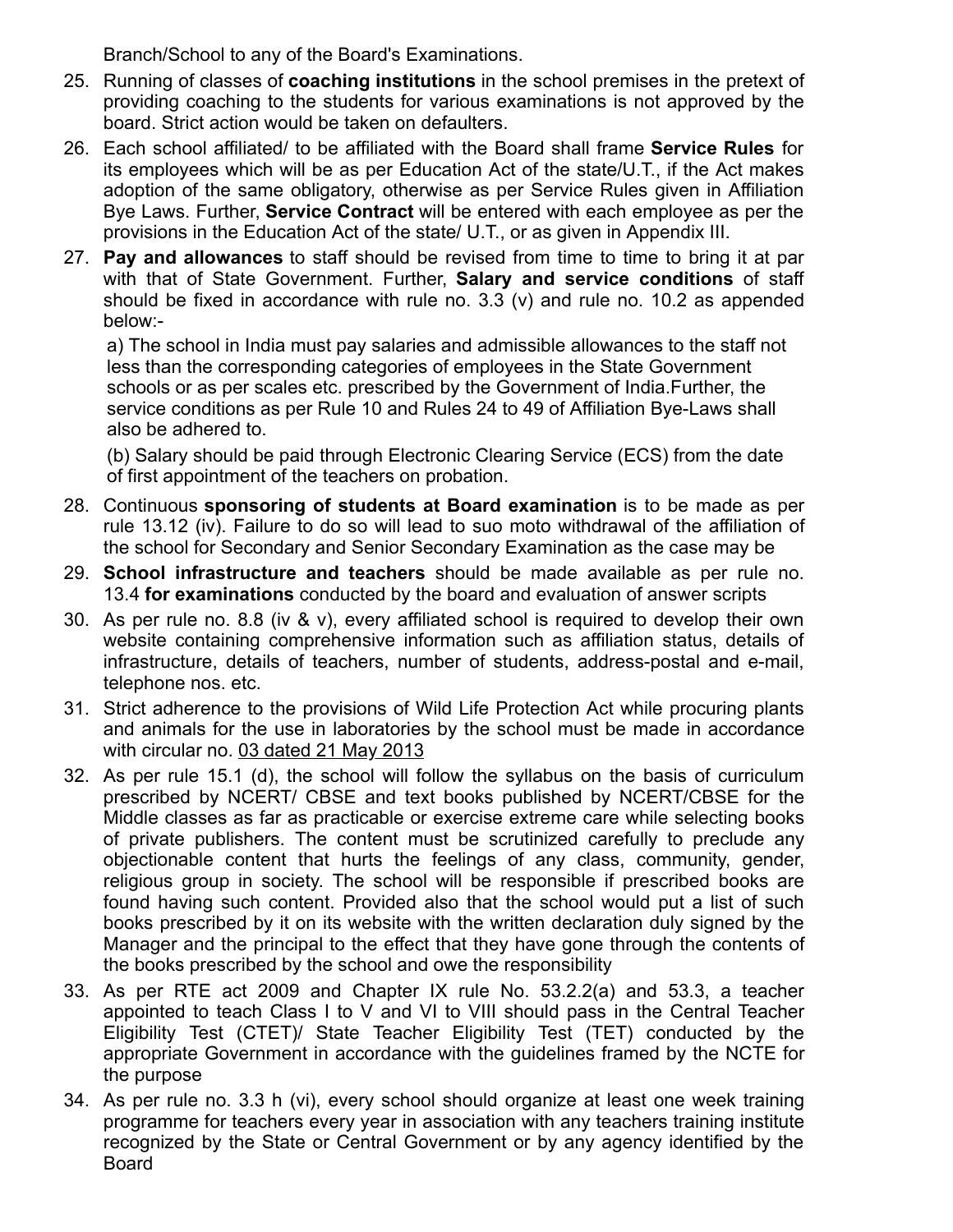- 35. Every secondary and senior secondary school shall appoint a person on full time basis for performing the duties of a Health Wellness teacher as per rule 53.5.
- 36. The school will create Reserve Fund as per the requirement of the Affiliation Bye Laws.
- 37. The Board would not allow any transfer of property/sale of school by one society/ Management/ Trust to another Society/Management/Trust through agreement/sale deed. In case such transaction is effected explicitly or implicitly the Board shall withdraw its affiliation with immediate effect.
- 38. The school is required to follow the safety guidelines as issued by the Board vide Circular No-Affiliation 05/2018 dated 27.03.2018 captioned Safety of Children in schools.
- 39. The school is directed to submit an affidavit duly notorized with in 15 days of issuance of grant letter, as an instrument of acceptance of terms of affiliation. The school is not allowed to alter or make any changes in the contents of the affidavit. The format of affidavit is attached with this letter.
- 40. 5-6 names of persons not below the rank of Principal of Sr. Secondary School affiliated with the Board be recommended so that two of them may be approved by the Board as its nominee in the School Managing Committee. Of these 2-3 may be Principals of KV/JNV
- 41. The school shall apply for further Extension of General Affiliation 'Online' through [www.cbseaff.nic.in](http://www.cbseaff.nic.in/) with prescribed fee and other essential documents as per the time period given by the board in this regard before the expiry of the date of General affiliation otherwise penalty as per rules will be charged for late execution of application.
- 42. The school should not start Class IX/X/XI/XII (as the case may be) without written approval of the Board. The Board shall not be responsible for any consequences in case class IX/X/XI/XII are started without obtaining the prior approval of the Board and without following the Affiliation Byelaws.
- 43. It is mandatory for every affiliated school to become a member in the local Sahodaya of CBSE schools.
- 44. In case of established violation of Affiliation Bye laws, directions given in the circulars and any of the above mentioned conditions by the school, the school would be liable for disaffiliation under Chapter V,Rule No. 17 of Affiliation Bye-laws.
- 45. Some of the important rules to be adhered to by the school were given above for drawing specific attention of the school authorities. However, the school authorities are required to acquaint themselves with the rules contained in Affiliation, Examination Bye-laws and circulars issued by the Board from time to time. Any laxity in following rules/instructions of the Board will lead to action against school as per Rule 17 of Affiliation Bye-laws.
- 46. The school is required to contact the concerned Regional Office of CBSE for allotment of school number and password for online Registration of candidates.
- 47. Concerned Regional Office is requested to allot the School number and create new email id of school [\(SchoolNumber@cbseshiksha.in\)](mailto:SchoolNumber@cbseshiksha.in), this will be used for all online activities and official communication with the Board . For example , if school number is 99999, then email ID will be  $99999@c$  bseshiksha.in. Password for first time login for new email ID will be shared to you on school's email ID/ Mobile number of Principal given at the time of applying online for affiliation.
- 48. School is requested for :-

a. **This email ID will be used for communication with CBSE only.** Do not use this email ID with other people or organisations.

b. **This email ID is not to be printed on the school letter head ,** to avoid its